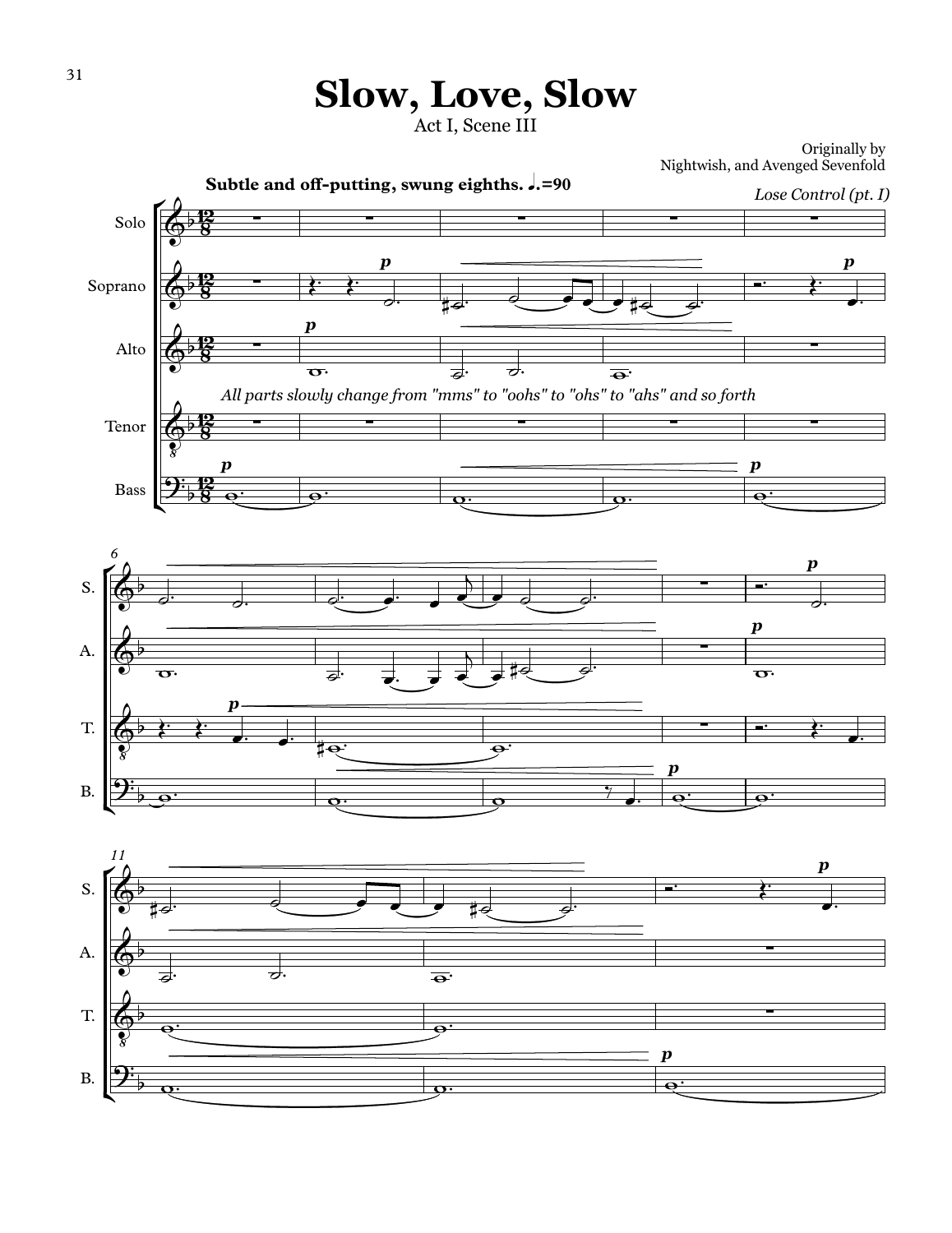

32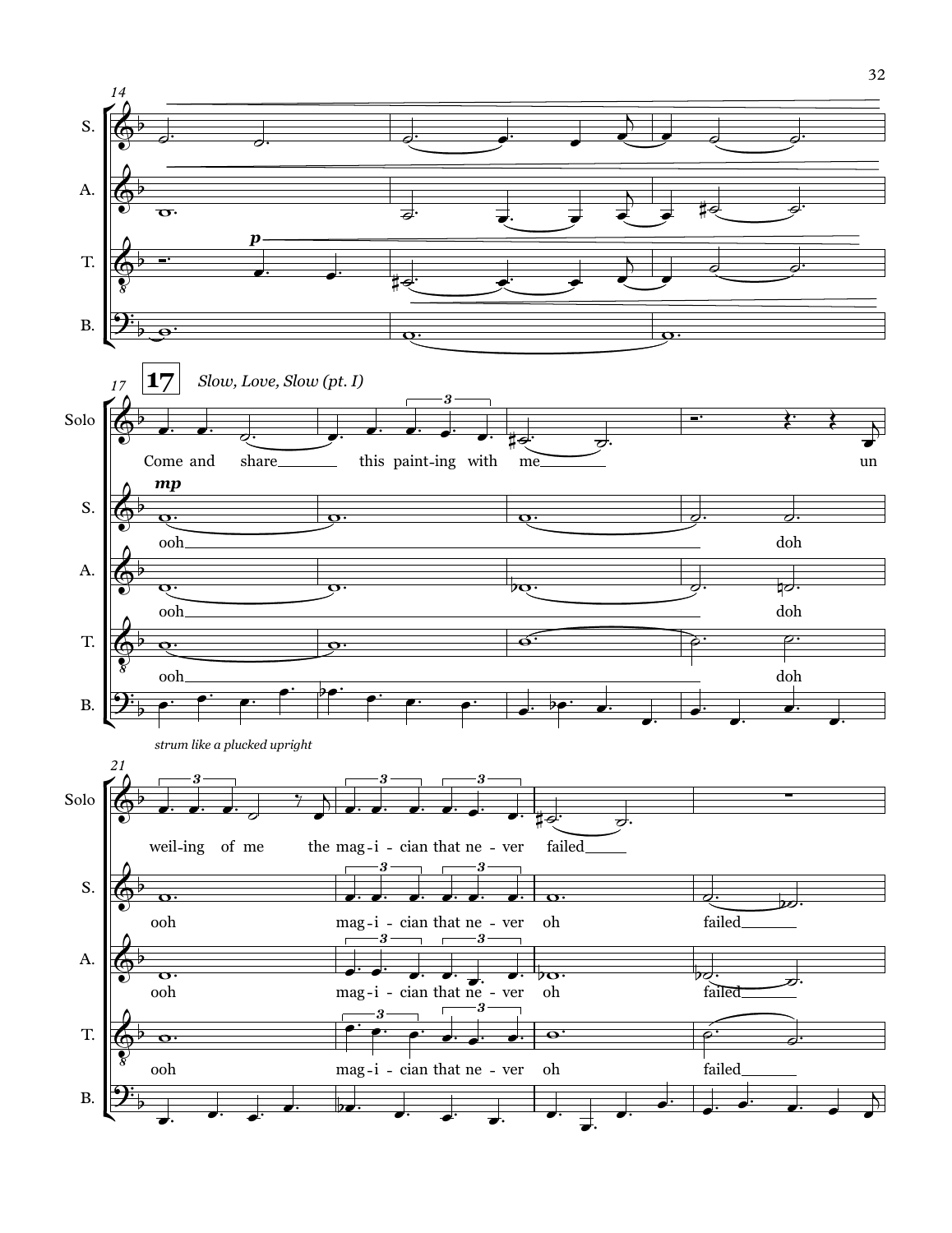

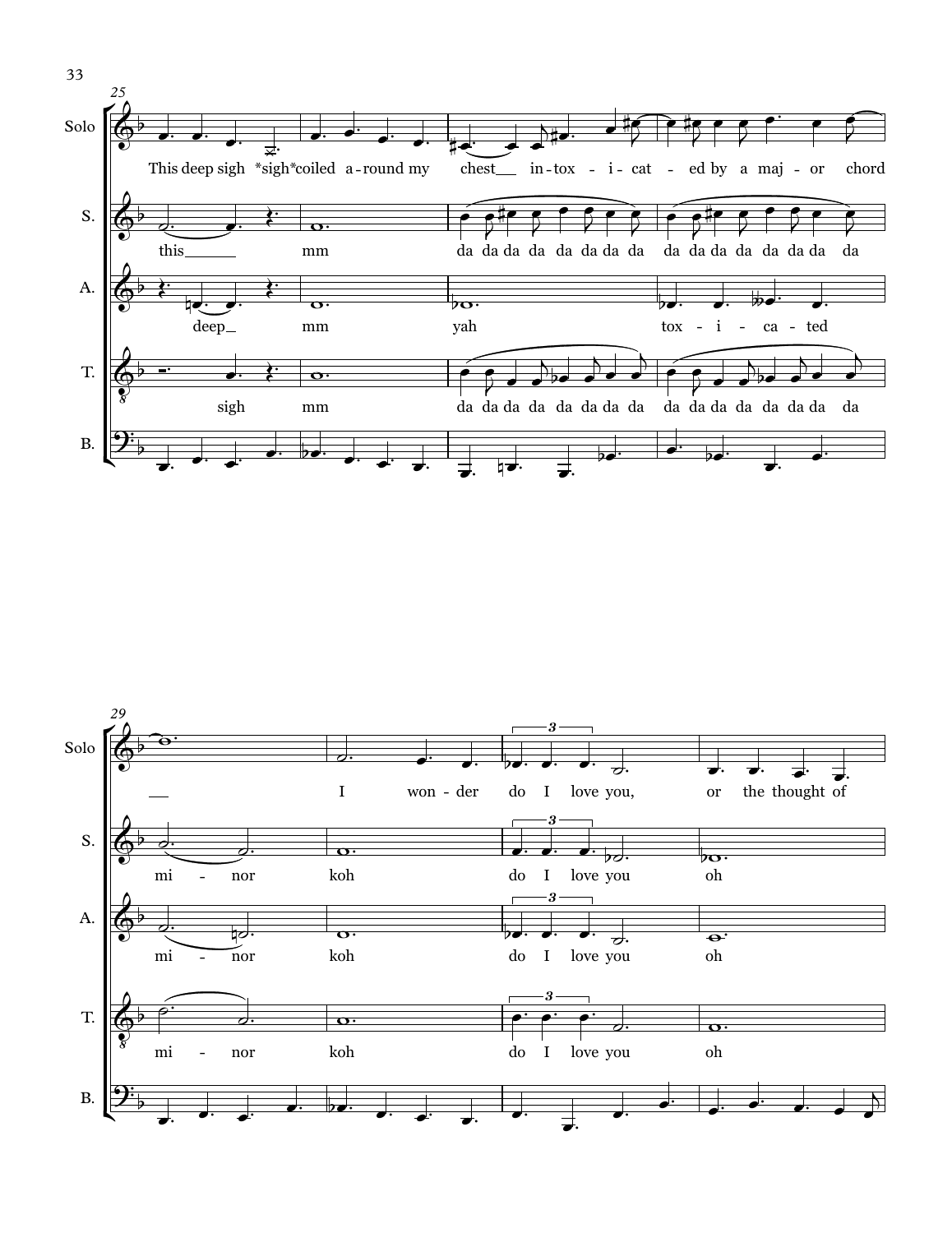

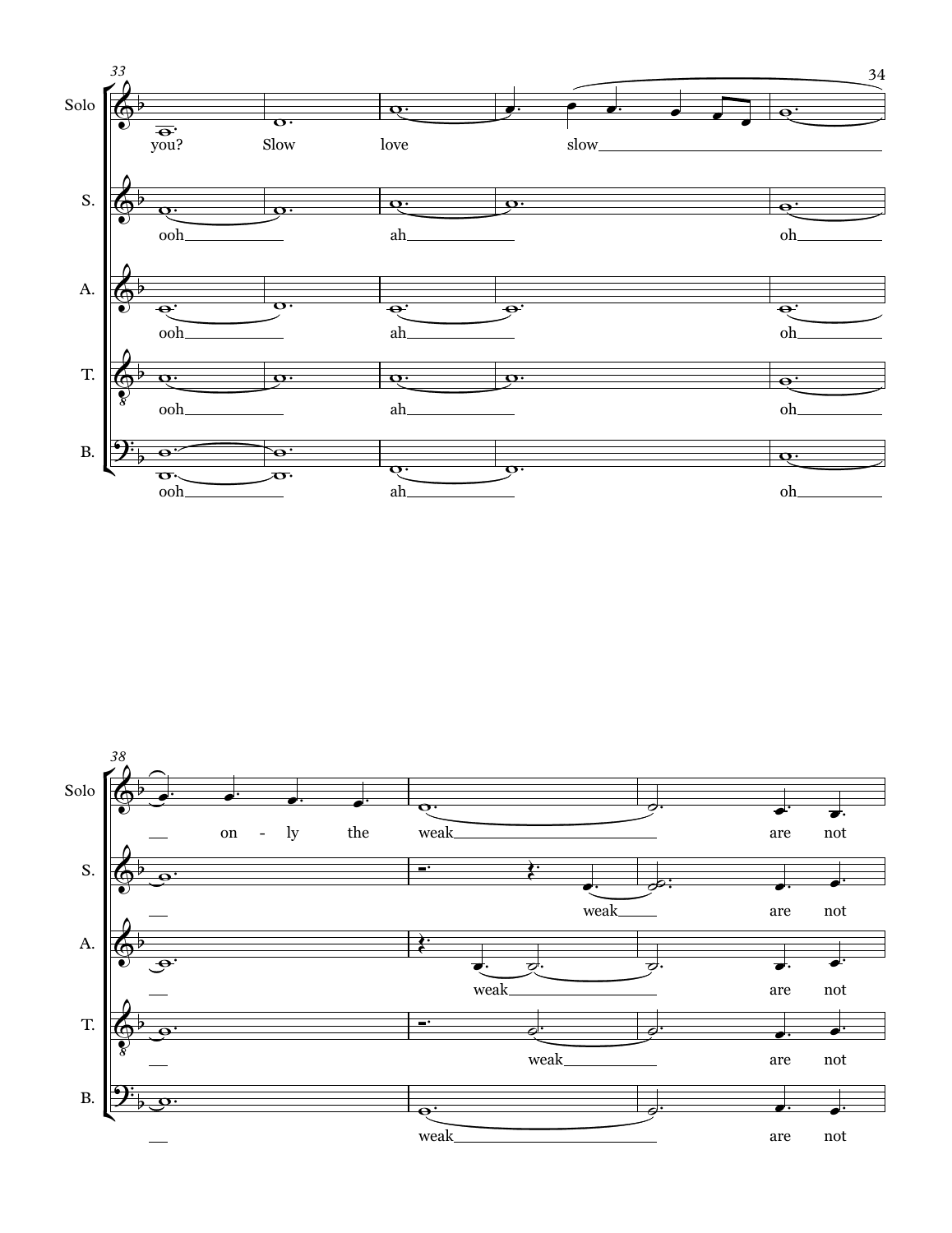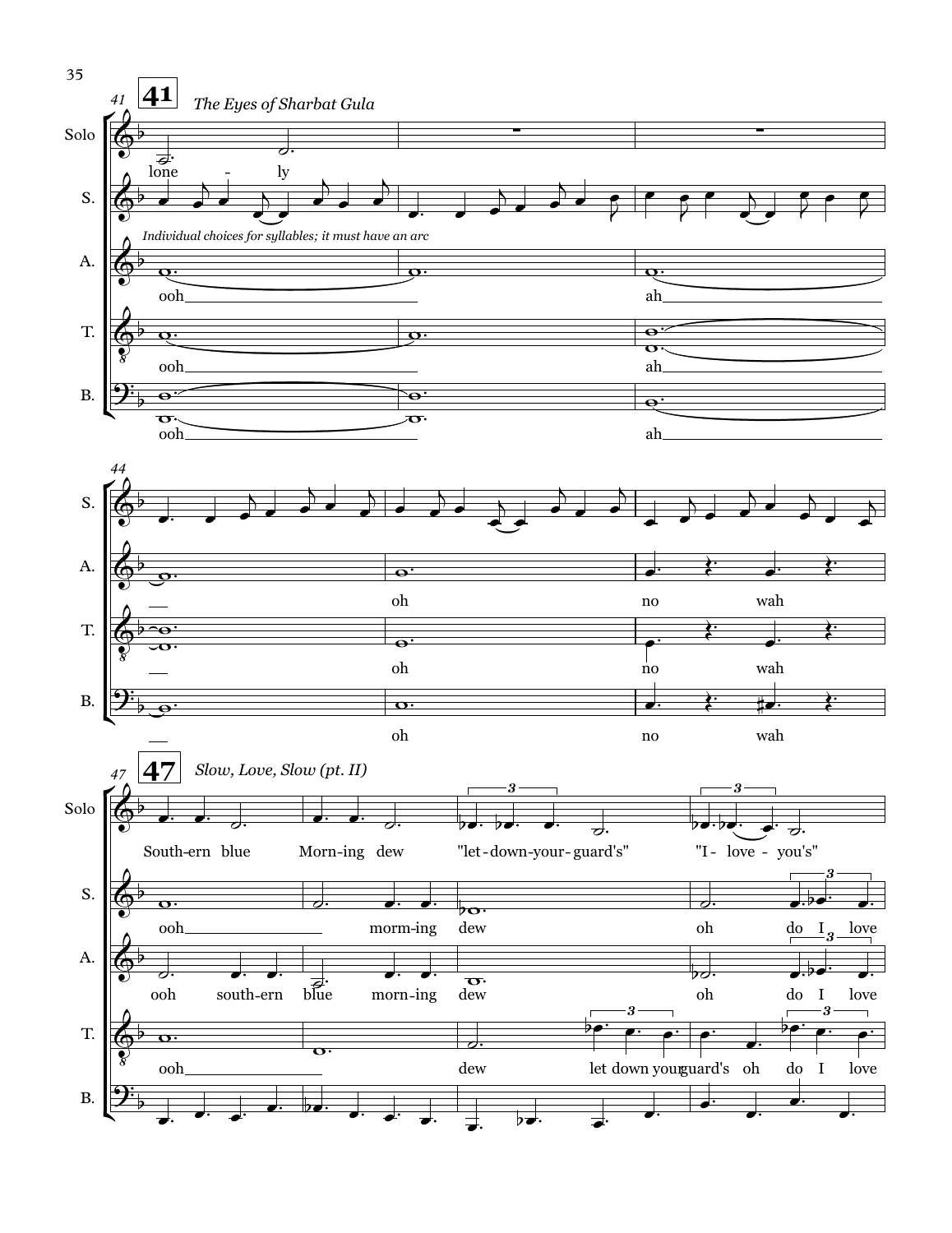

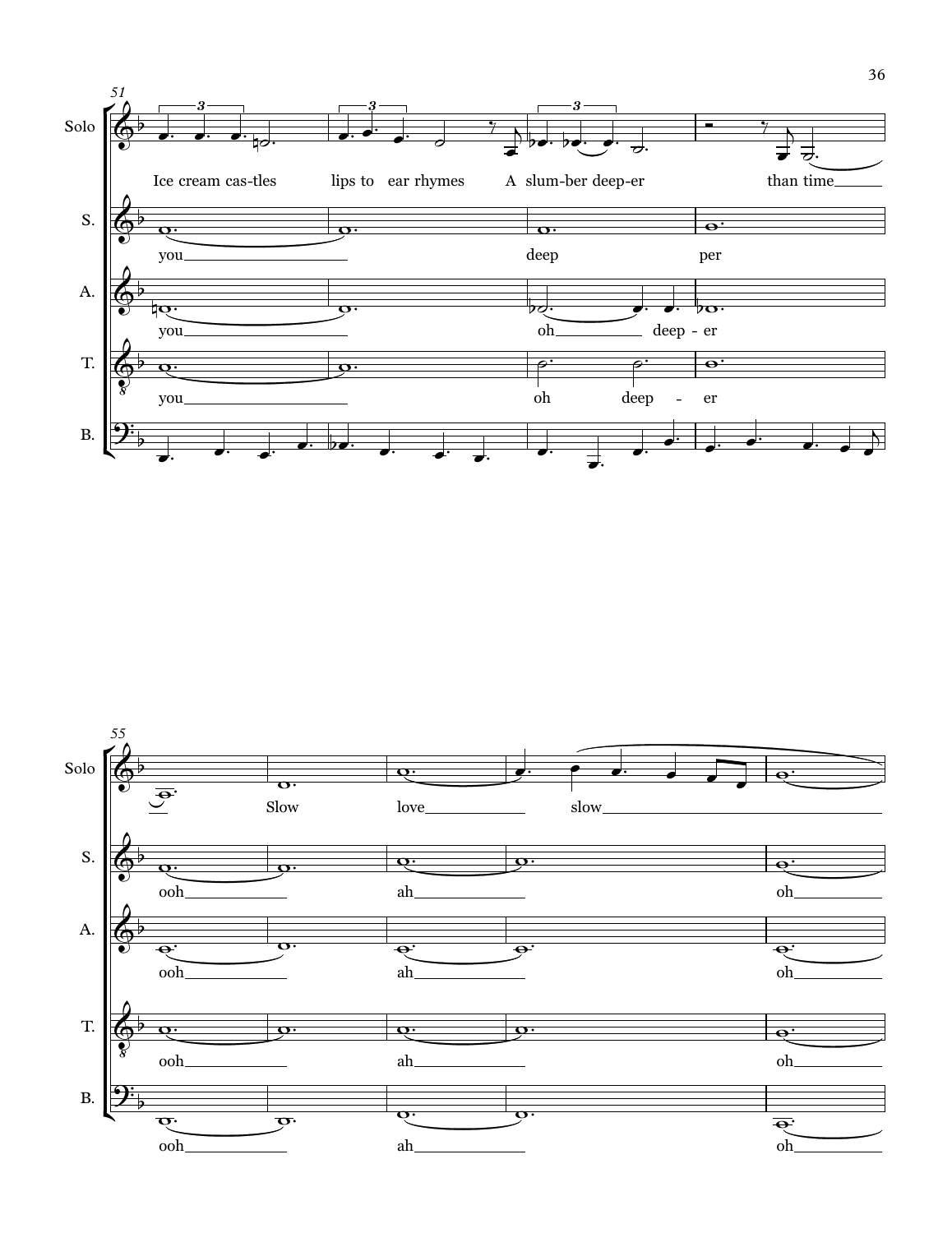

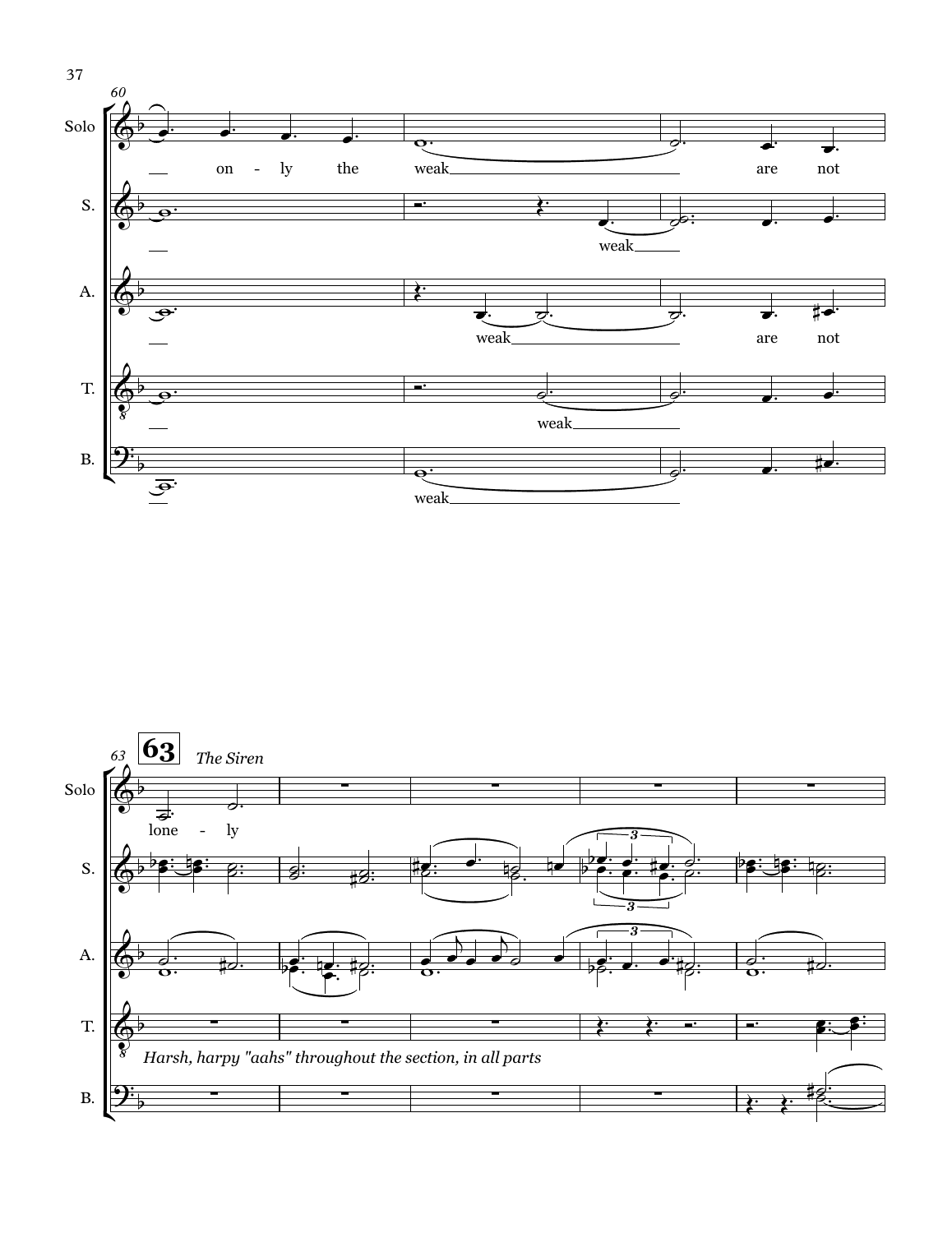



38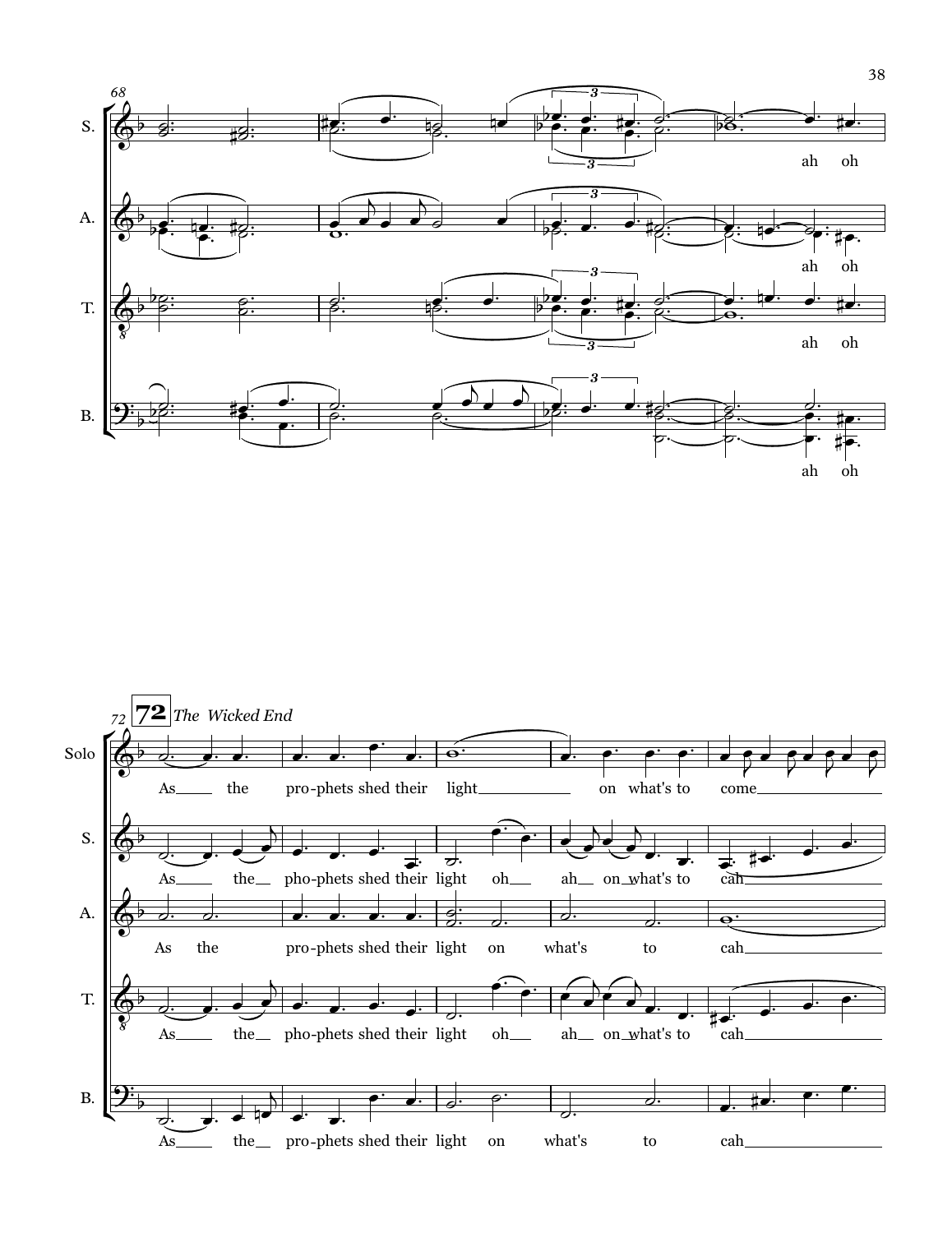

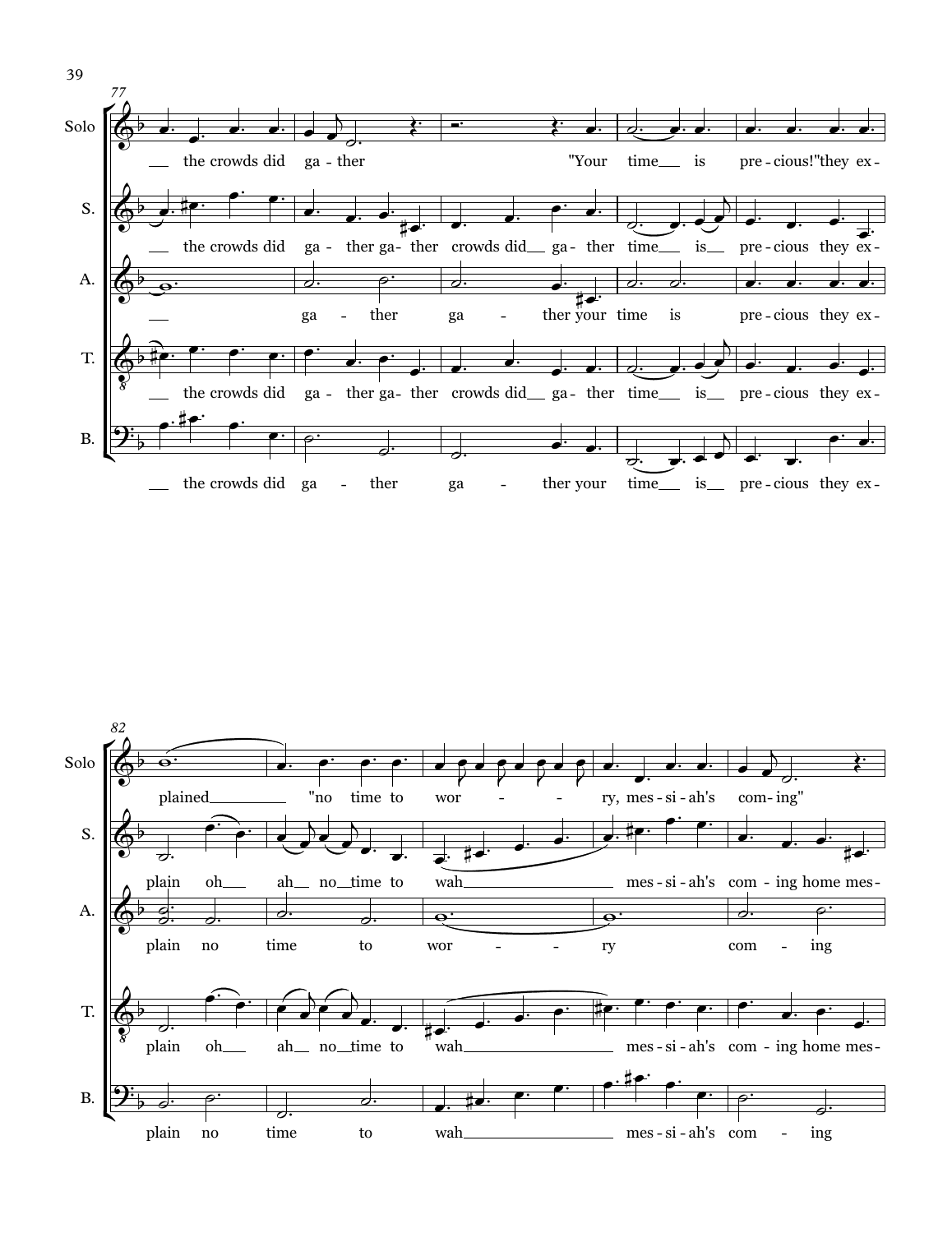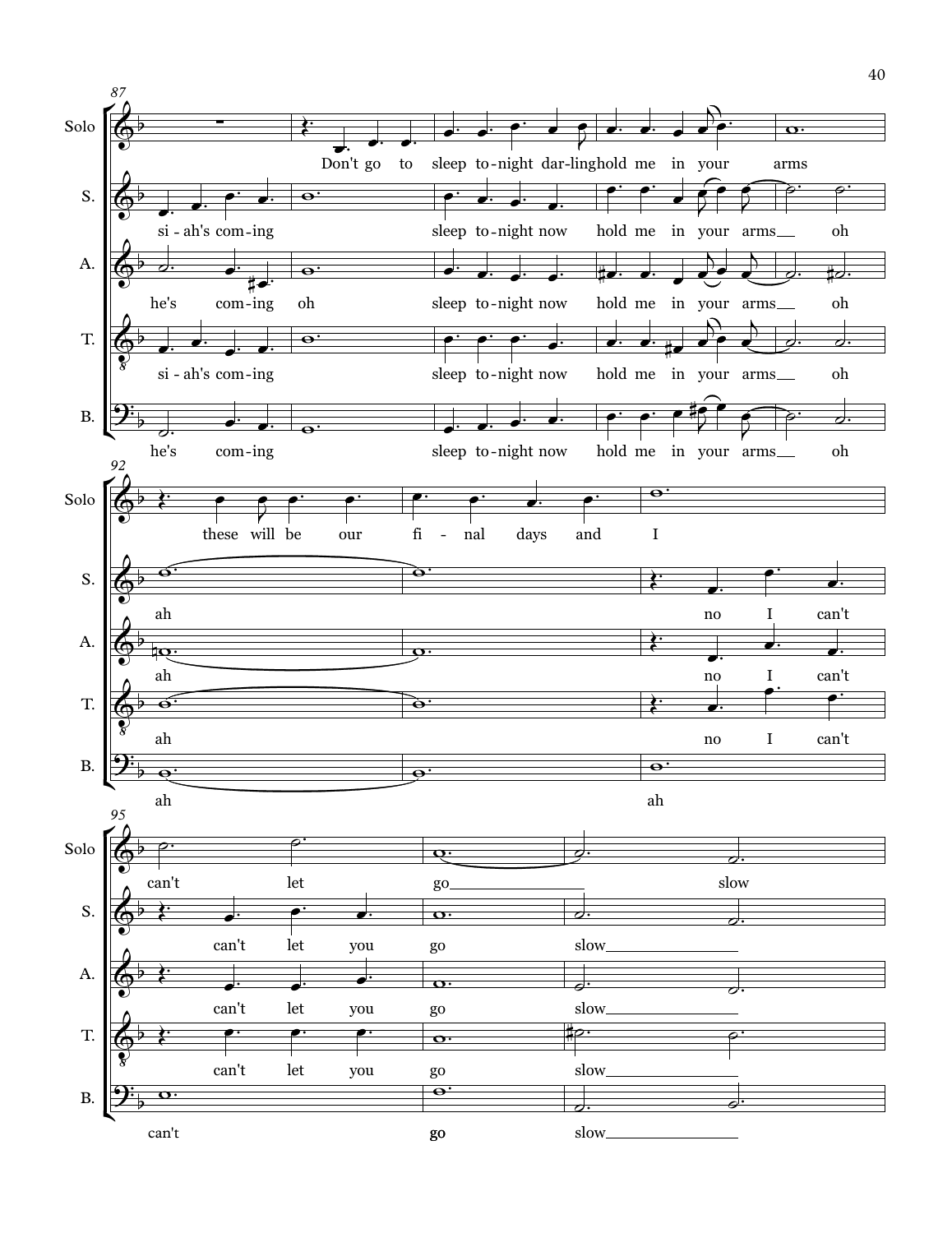

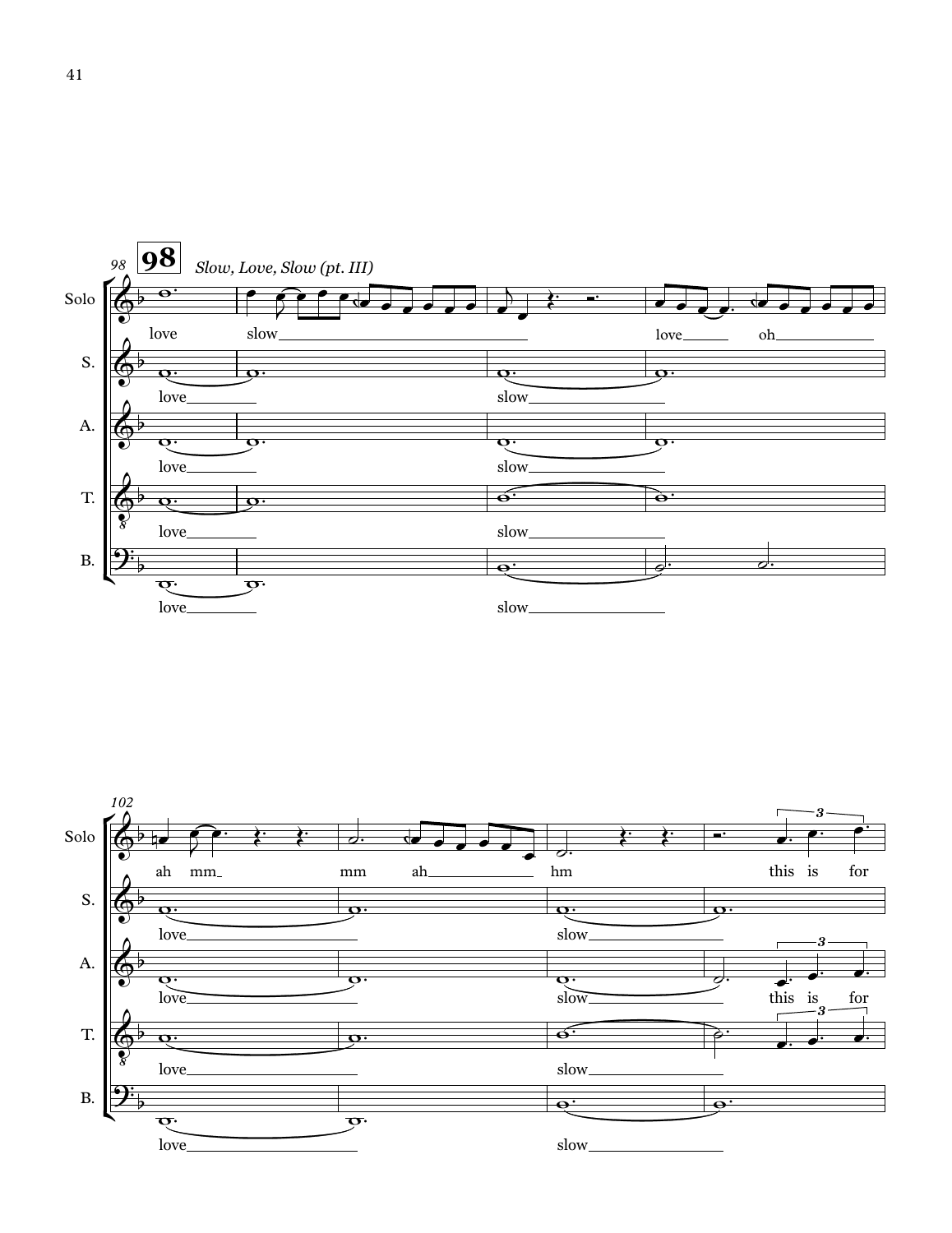![](_page_11_Figure_0.jpeg)